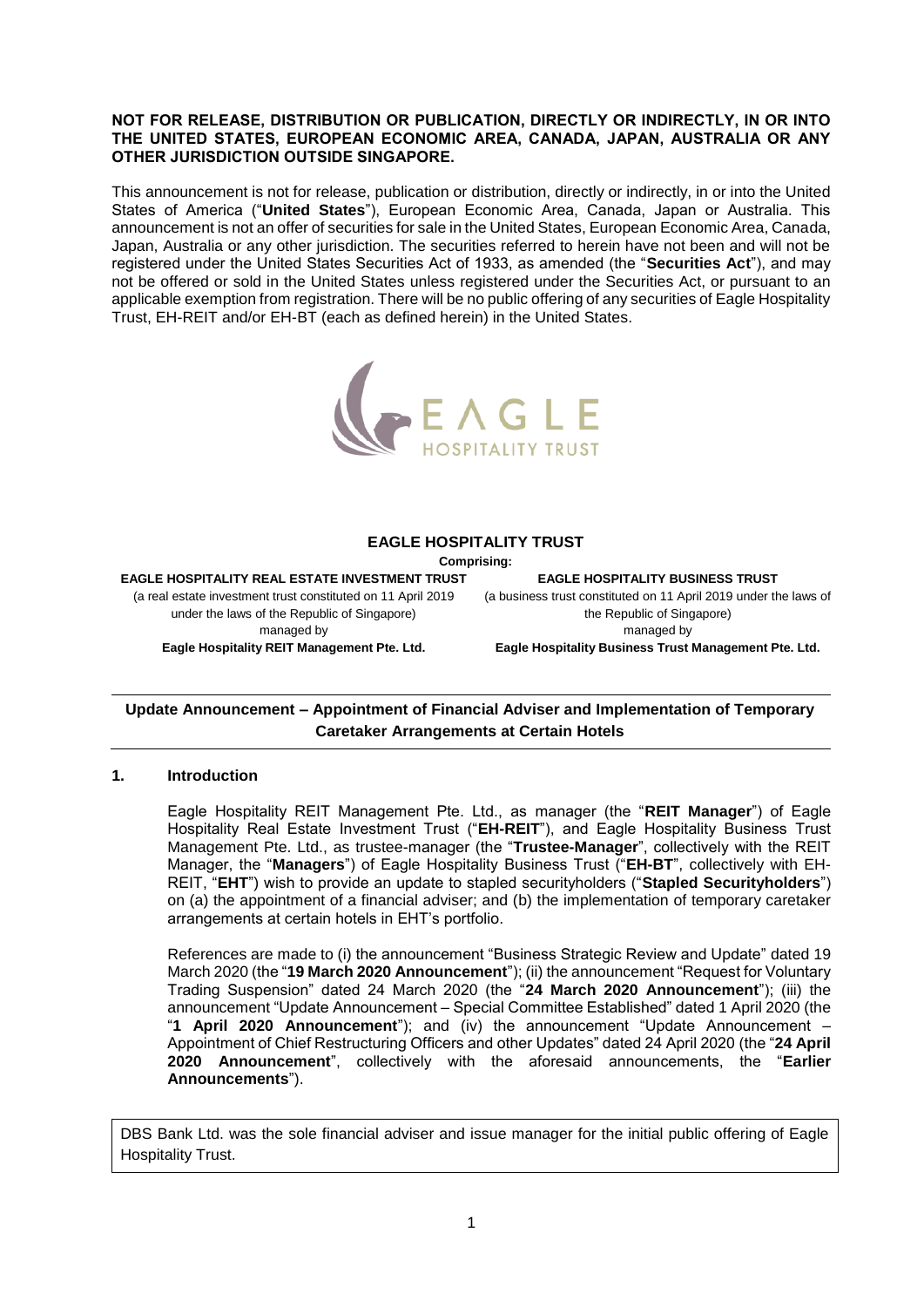### *Unless otherwise defined, all capitalised terms used and not defined herein shall have the same meanings as given to them in the Earlier Announcements (as the context requires)***.**

### **2. Appointment of Financial Adviser**

- 2.1 As set out in the 1 April 2020 Announcement, the Special Committee has been established to oversee, amongst other items, the Strategic Review and engagement and discussion with the Lenders in respect of the Facilities Agreement.
- 2.2 As set out in the Earlier Announcements, the Managers proposed to and have been in the process of selecting a financial adviser to assist the Managers in reviewing and analysing a range of strategic and corporate options.
- 2.3 As set out in the 24 April 2020 Announcement, the Managers and the REIT Trustee have appointed FTI Consulting, Inc. ("**FTI**") to assist in the restructuring process of EHT including the appointment of the joint Chief Restructuring Officers. The immediate focus of the Chief Restructuring Officers is on the preservation of property portfolio value and evaluation of the Hotel Management Agreements ("**HMAs**") and the Master Lease Agreements ("**MLAs**") (including the evaluation of the unpaid rent, its underlying cause and its impact).
- 2.4 The Managers and the REIT Trustee consider that it is appropriate that in addition to FTI, which includes the Chief Restructuring Officers, there should also be a financial adviser appointed to complement the efforts of FTI. This will enable the Managers (acting through the Special Committee) and the REIT Trustee to leverage both external advisers' professional advice as they explore and evaluate potential options to preserve the value and protect the interests of EHT for the benefit of the Stapled Securityholders.
- 2.5 Accordingly, the Managers and the REIT Trustee wish to update Stapled Securityholders that the Managers and the REIT Trustee, for EHT and its corporate entities, have appointed Moelis & Company ("**Moelis**") to assist the Special Committee and the REIT Trustee in undertaking the Strategic Review of EHT's business, including advising on available options to achieve the best possible outcomes for the Stapled Securityholders. Moelis is a leading global investment bank listed on the New York Stock Exchange that provides financial advisory services with a focus on mergers and acquisitions, and restructuring.
- 2.6 The Managers also wish to take this opportunity to clarify that the Special Committee is a board committee of the Managers comprising all the independent directors and the Chief Executive Officer of the Managers (but excluding Mr Howard Wu and Mr Taylor Woods, the Non-Independent and Non-Executive Chairman and Deputy Chairman respectively, for reasons of corporate governance and conflicts of interest). For the same reasons of corporate governance, the terms of reference of both FTI and Moelis will be to report to the Special Committee of the Managers and the REIT Trustee in respect of their advice.

#### **3. Implementation of Temporary Caretaker Arrangements at Certain Hotels in EHT's Portfolio**

- 3.1 As disclosed in the 24 April 2020 Announcement, the Managers and the REIT Trustee were informed that HMA Termination Notices were received by the relevant Master Lessees in respect of the following properties as a result of such Master Lessees' failure to cure its default under the respective HMAs:
	- (a) Four Points by Sheraton San Jose Airport;
	- (b) Crowne Plaza Danbury;
	- (c) Hilton Houston Galleria Area;
	- (d) Embassy Suites by Hilton Palm Desert; and
	- (e) Doubletree by Hilton Salt Lake City Airport.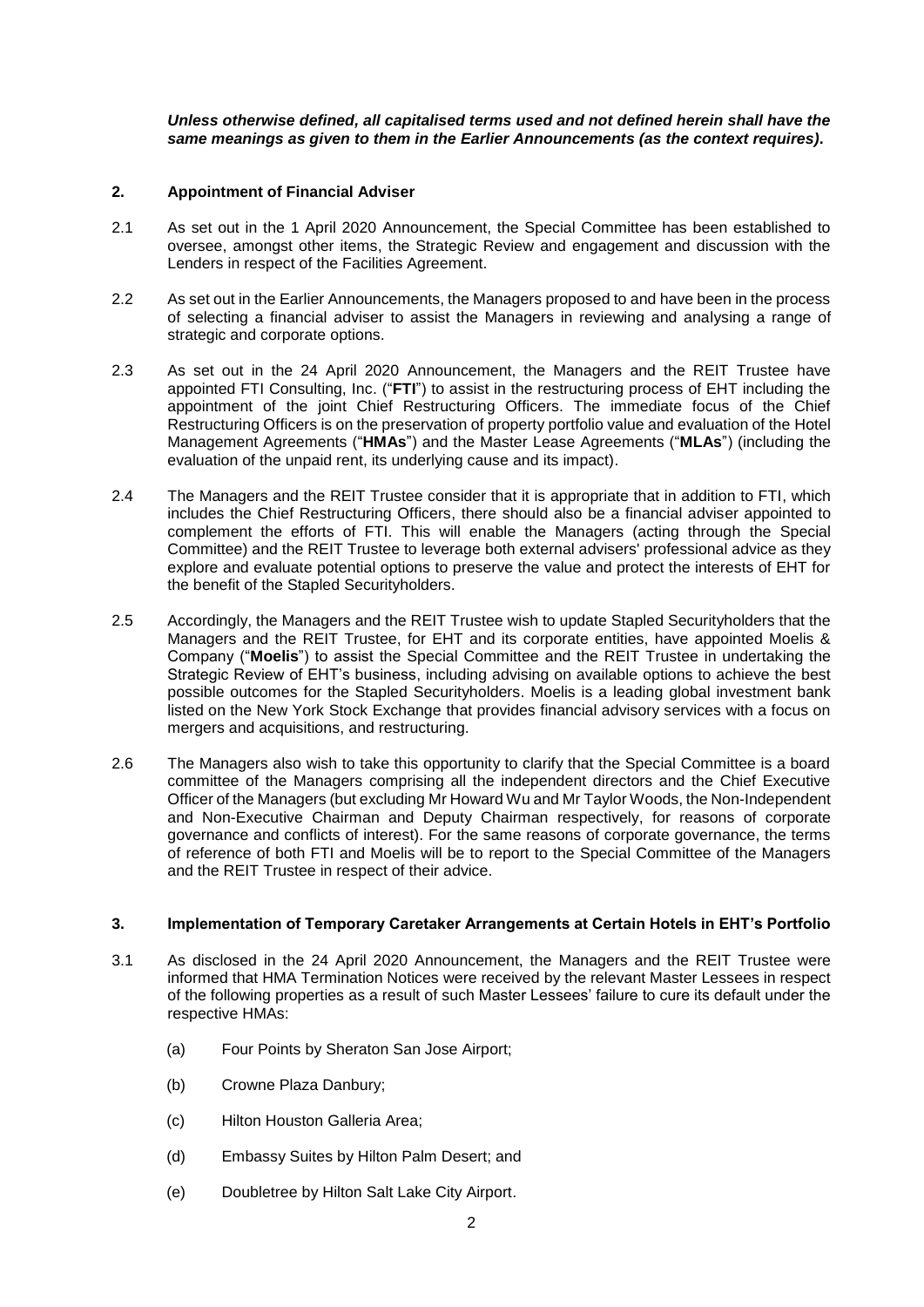- 3.2 In view of the imminent termination of such HMAs by the relevant hotel managers and the lack of remedial action on the part of the abovementioned Master Lessees to safeguard the hotels, each of the corresponding Master Lessors (being subsidiaries of EH-REIT), at the direction of the REIT Manager and with the approval of the REIT Trustee, the Administrative Agent and the Lenders, had entered into a hotel caretaker agreement with affiliates of GF Hotels & Resorts ("**GF Hotels**"), a leading hotel management group, under which GF Hotels would provide and implement temporary caretaker services at these hotels, which had been closed by the previous hotel managers, upon the departure of the previous hotel managers. The management of these hotels has been handed over to GF Hotels pursuant to an orderly handover transition between the previous hotel managers and GF Hotels, which took place over the course of last week.
- 3.3 The Managers are of the view that the caretaker services provided by GF Hotels are a costeffective means by which to safeguard asset values and minimise losses during the COVID-19 period which has been characterised by demand dislocation and temporary hotel closures across the United States. These arrangements are also intended to preserve the underlying value of the hotels, whilst the Managers and the REIT Trustee, together with the assistance of Moelis and the Chief Restructuring Officers, continue to assess the appropriateness of the MLAs as part of the Strategic Review and longer-term plans post-COVID-19.

**Stapled Securityholders are advised to read this Announcement and any further announcements by the Managers carefully. There is no certainty or assurance as at the date of this Announcement that any discussions or prospects will be successfully concluded or any definitive agreements in relation to any transactions will be entered into (including whether there will be any satisfactory resolution with EHT's lenders, Master Lessees and/or hotel operators). Stapled Securityholders should consult their stockbrokers, bank managers, solicitors or other professional advisors if they have any doubt about the actions they should take.**

*For Strategic Review and related matters, please contact:*

Email: [boardsc@eagleht.com](mailto:boardsc@eagleht.com)

*Any queries relating to this Announcement should be directed to the following:*

Contact Investor Relations Telephone: +65 6653 4434 Email: [enquiry@eagleht.com](mailto:enquiry@eagleht.com)

For and on behalf of the Board

Salvatore Gregory Takoushian Executive Director and Chief Executive Officer

**Eagle Hospitality REIT Management Pte. Ltd.** (Company Registration No.: 201829789W) **as manager of Eagle Hospitality Real Estate Investment Trust**

**Eagle Hospitality Business Trust Management Pte. Ltd.** (Company Registration No.: 201829816K) **as trustee-manager of Eagle Hospitality Business Trust**

Date: 28 April 2020